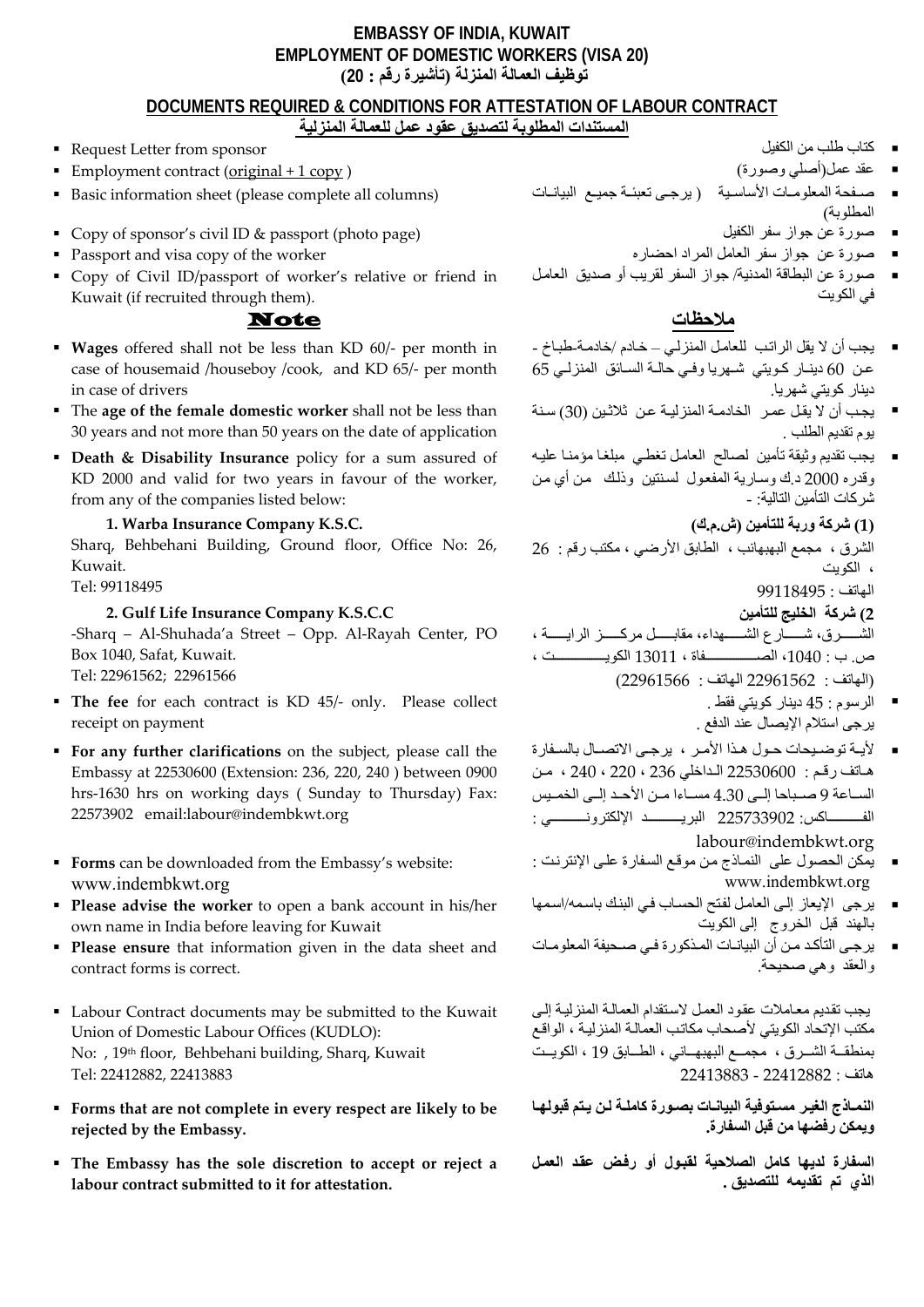### **EMBASSY OF INDIA, KUWAIT INFORMATION TO BE FURNISHED BY THE EMPLOYER/SPONSOR TO EMPLOY A DOMESTIC WORKER FROM INDIA**

|                | <b>Note:</b> All columns have to be completed        |                                                       |                      |  |  |  |
|----------------|------------------------------------------------------|-------------------------------------------------------|----------------------|--|--|--|
| $\mathbf{1}$ . | <b>Details of Sponsor</b><br>Name:                   |                                                       |                      |  |  |  |
|                |                                                      |                                                       |                      |  |  |  |
|                | Nationality:                                         |                                                       |                      |  |  |  |
|                | Civil ID number:                                     |                                                       |                      |  |  |  |
|                | Occupation:                                          |                                                       |                      |  |  |  |
|                | Monthly income / Salary:                             |                                                       |                      |  |  |  |
|                | Name of company / organization:                      |                                                       |                      |  |  |  |
|                | Telephone Numbers:                                   |                                                       |                      |  |  |  |
|                | <b>Residential Address:</b>                          |                                                       |                      |  |  |  |
|                | Telephone Numbers:                                   |                                                       |                      |  |  |  |
| 2.             | Details of sponsor's Spouse                          |                                                       |                      |  |  |  |
|                | Name:                                                |                                                       |                      |  |  |  |
|                | Nationality:                                         |                                                       |                      |  |  |  |
|                | Copy of passport / Civil ID:                         |                                                       |                      |  |  |  |
|                | Occupation:                                          |                                                       |                      |  |  |  |
|                | Monthly Income / Salary:                             |                                                       |                      |  |  |  |
|                | Name of company /organization:                       |                                                       |                      |  |  |  |
|                | Telephone numbers:                                   |                                                       |                      |  |  |  |
| 3.             | Size of family of Sponsor -                          |                                                       |                      |  |  |  |
|                | Number of children                                   |                                                       |                      |  |  |  |
|                | Age of children                                      |                                                       |                      |  |  |  |
| 4.             | 0f<br>Description<br>Sponsor's                       | Villa $[ ]$<br>Total number of floors:                |                      |  |  |  |
|                | residential accommodation :                          | Apartment [ ]<br>Total number of rooms:               |                      |  |  |  |
| 5.             | Particulars of domestic workers                      | Nationality<br>Male / Female<br>Salary<br>Employed as | <b>Mobile Number</b> |  |  |  |
|                | presently employed by sponsor                        | 1.                                                    |                      |  |  |  |
|                |                                                      | 2.                                                    |                      |  |  |  |
|                |                                                      | 3.                                                    |                      |  |  |  |
|                |                                                      | $\overline{4}$ .                                      |                      |  |  |  |
|                |                                                      |                                                       |                      |  |  |  |
| 6 <sub>1</sub> | The new worker will be employed as:                  | <b>HOUSEMAID</b> [ ]<br>HOUSEBOY [ ]<br>COOK [ ]      | DRIVER [ ]           |  |  |  |
| 7.             | Whether separate room available                      | Yes $[ ]$<br>If No, please explain [<br>No [ ]        |                      |  |  |  |
|                | for the new worker.                                  |                                                       |                      |  |  |  |
| 8.             | Particulars of new worker - Name:                    |                                                       |                      |  |  |  |
|                | Date of Birth:<br>Passport Number:                   |                                                       |                      |  |  |  |
|                | Telephone Number:                                    | 00 91                                                 |                      |  |  |  |
| 9.             | Source from which this worker was                    |                                                       |                      |  |  |  |
|                | selected for employment:                             | Through agency [ ]<br>Through relative / friend [ ]   |                      |  |  |  |
| 10.            | Name of Agency / relative / friend:                  |                                                       |                      |  |  |  |
|                | Copy of Passport / Civil ID of the relative / friend |                                                       |                      |  |  |  |
|                |                                                      |                                                       |                      |  |  |  |
|                | telephone numbers:                                   |                                                       |                      |  |  |  |

## Please attach **copy of :-**

**1**. Civil ID & Passport of sponsor.

**2**. Passport of the worker.

**3**. Insurance for the worker.

**4**. Visa of the worker.

**5**. Passport or Civil ID of relative / friend

(if applicable)

Office stamp of Recruitment Agency  $\frac{1}{2}$ ( Sponsor's Signature ) Date:\_\_\_\_\_\_\_\_\_\_\_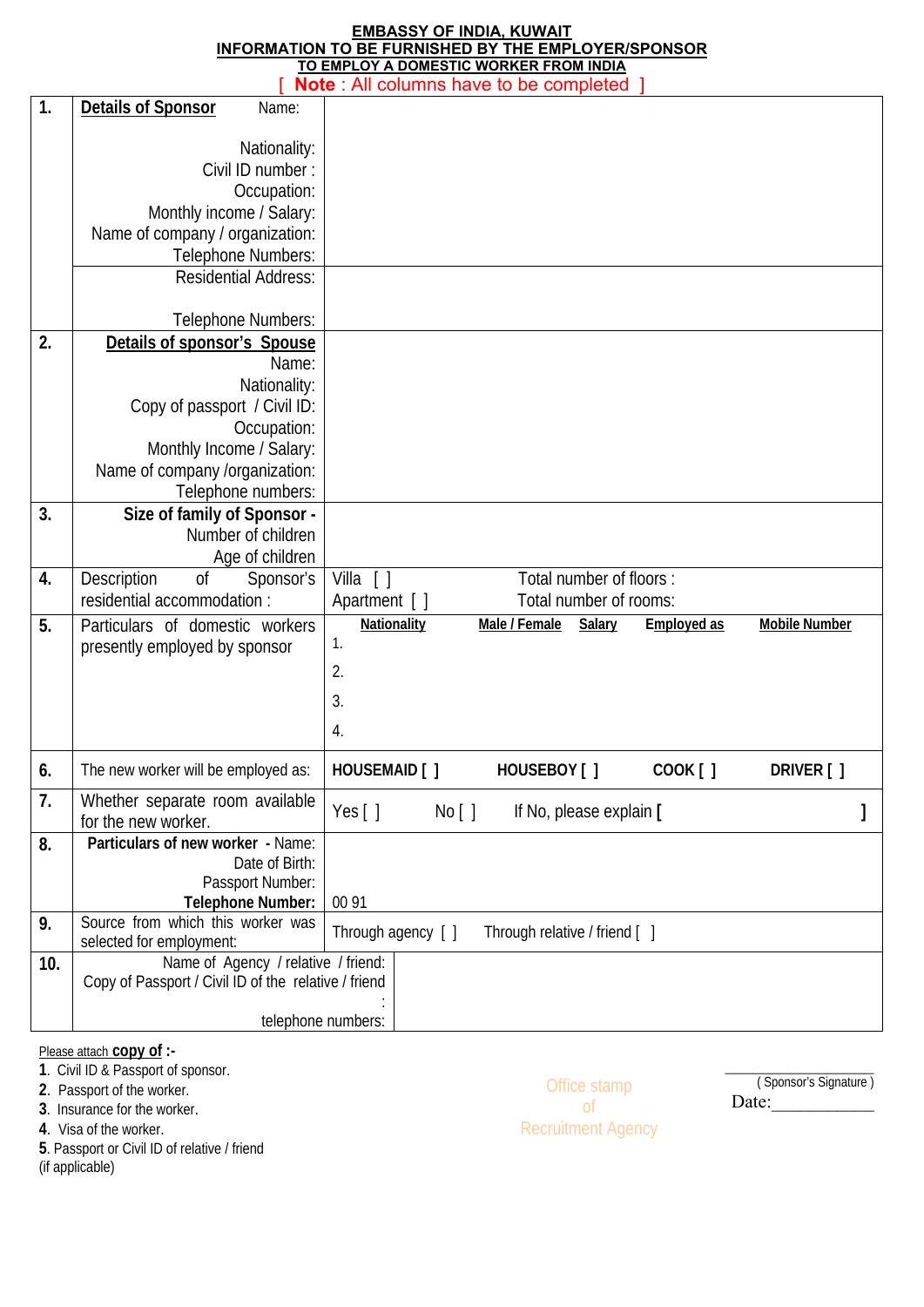| <u>معلومات يتوجب توفيرها من قبل صاحب العمل / ا</u> لكفيل                                                                  |                                                                      |                  |
|---------------------------------------------------------------------------------------------------------------------------|----------------------------------------------------------------------|------------------|
| <u>من أجل إستخدام عامل منزلى من الهند</u>                                                                                 |                                                                      |                  |
| ملاحظة : يجب ملئ جميع النقاط المطلوبة التالية                                                                             |                                                                      |                  |
|                                                                                                                           | <u>تفاصيل الكفيل :</u>                                               | $\mathbf{1}$     |
|                                                                                                                           | الإسم :                                                              |                  |
|                                                                                                                           | الجنسية ·                                                            |                  |
|                                                                                                                           | رقم البطاقة المدنية :                                                |                  |
|                                                                                                                           | المهنة :                                                             |                  |
|                                                                                                                           | الدخل / الراتب الشهرى :                                              |                  |
|                                                                                                                           | إسم الشركة / المؤسسة :                                               |                  |
|                                                                                                                           | أرقام المهواتف :                                                     |                  |
|                                                                                                                           | عنوان السكن :                                                        |                  |
|                                                                                                                           |                                                                      |                  |
|                                                                                                                           | الأرقام الـهاتفية :                                                  |                  |
|                                                                                                                           | <u>تفاصيل زوجة الكفيل :</u>                                          |                  |
|                                                                                                                           |                                                                      | 2.               |
|                                                                                                                           | الإسم :<br>الجنسبة :                                                 |                  |
|                                                                                                                           | صورة عن جواز السفر / البطاقة المدنية :                               |                  |
|                                                                                                                           |                                                                      |                  |
|                                                                                                                           | المهنة :                                                             |                  |
|                                                                                                                           | الدخل / الراتب الشهرى :                                              |                  |
|                                                                                                                           | إسم الشركة / المؤسسة :                                               |                  |
|                                                                                                                           | أرقام المهواتف :                                                     |                  |
|                                                                                                                           | <u>حجم عائلة الكفيل :</u>                                            | 3.               |
|                                                                                                                           | عدد الأطفـال :                                                       |                  |
|                                                                                                                           | أعمار الأطفال :                                                      |                  |
| عدد الطوابق :<br>فيلا                                                                                                     | وصف لمسكن الكفيل :                                                   | $\overline{4}$ . |
| شقة<br>عدد الغرف :<br>$\Box$                                                                                              |                                                                      |                  |
| رقم الهاتف النقال<br>يعمل بوظيفة<br>ذکر / أنثـى<br>الجنسية<br>الراتب                                                      | ä.                                                                   | 5.               |
| 1.                                                                                                                        | السسذين يعملــــــون حاليــــــــا لـــــــدى الكفيــــــل           |                  |
|                                                                                                                           |                                                                      |                  |
| 2.                                                                                                                        |                                                                      |                  |
| 3.                                                                                                                        |                                                                      |                  |
|                                                                                                                           |                                                                      |                  |
| 4.                                                                                                                        |                                                                      |                  |
|                                                                                                                           |                                                                      | 6.               |
|                                                                                                                           | أسباب توظيف عامل جديد من الـهند :                                    |                  |
| خادمة [ ]<br>خادم [ ]<br>طباخ [ ]<br>  سائق [ ]                                                                           | العامل الجديد سيتم إستخدامه بوظيفة :                                 | 7.               |
|                                                                                                                           | هل هناك غرفة منفصلة للعامل الجديد :                                  |                  |
| مشاركة مع عمال أخرين<br>$\mathsf{\mathsf{Y}}$<br>$\lceil$ $\rceil$<br>$\begin{array}{c} \boxed{1} \end{array}$<br>نعم [ ] |                                                                      | 8.               |
|                                                                                                                           | <u>تفاصيل العامل الجديد</u> :                                        | 9.               |
|                                                                                                                           | الإسم :                                                              |                  |
|                                                                                                                           | تاريخ الميلاد :                                                      |                  |
|                                                                                                                           | رقم جواز السفر :                                                     |                  |
|                                                                                                                           | رقم الحساب المصرفي في الهند :                                        |                  |
|                                                                                                                           | إسم وعنّوانٌ البنك :<br>من أين قمت بإختيار  هذا العامل من أجل توظيفه |                  |
| من خلال أصدقائه / أقاربه [ ]<br>عن طريق مكتب خدم [ ]                                                                      |                                                                      | 10.              |
|                                                                                                                           | إسسم مكتسب الخسدم / القريسب / الصسديق :                              | 11.              |
|                                                                                                                           | صورة عن جواز السفر / البطاقة المدنية للقريب أو                       |                  |
|                                                                                                                           |                                                                      |                  |
|                                                                                                                           | الصديق :                                                             |                  |
|                                                                                                                           | أرقام المهواتف :<br>يرجى التكرم بإرفاق صورة عن الوثائق التالي        |                  |
| Office stamp                                                                                                              | ذكر ها :                                                             |                  |
| <sup>of</sup>                                                                                                             |                                                                      |                  |
| <b>Recruitment Agency</b>                                                                                                 | 1)   جواز سفر الكفيل / إعتماد توقيع                                  |                  |
| توقيــع الكفيــل<br>Revised 2010                                                                                          | 2) جواز سفر العامل                                                   |                  |
| التاريخ                                                                                                                   | 3) وثيقة تأمين لصالح العامل                                          |                  |
|                                                                                                                           | 4)    تَأْتَسيرة بـإسم الـعامل                                       |                  |
|                                                                                                                           | 5) جـواز سـفر أو البطاقـة المدنيــة للقريــب أو                      |                  |
|                                                                                                                           | الصديق                                                               |                  |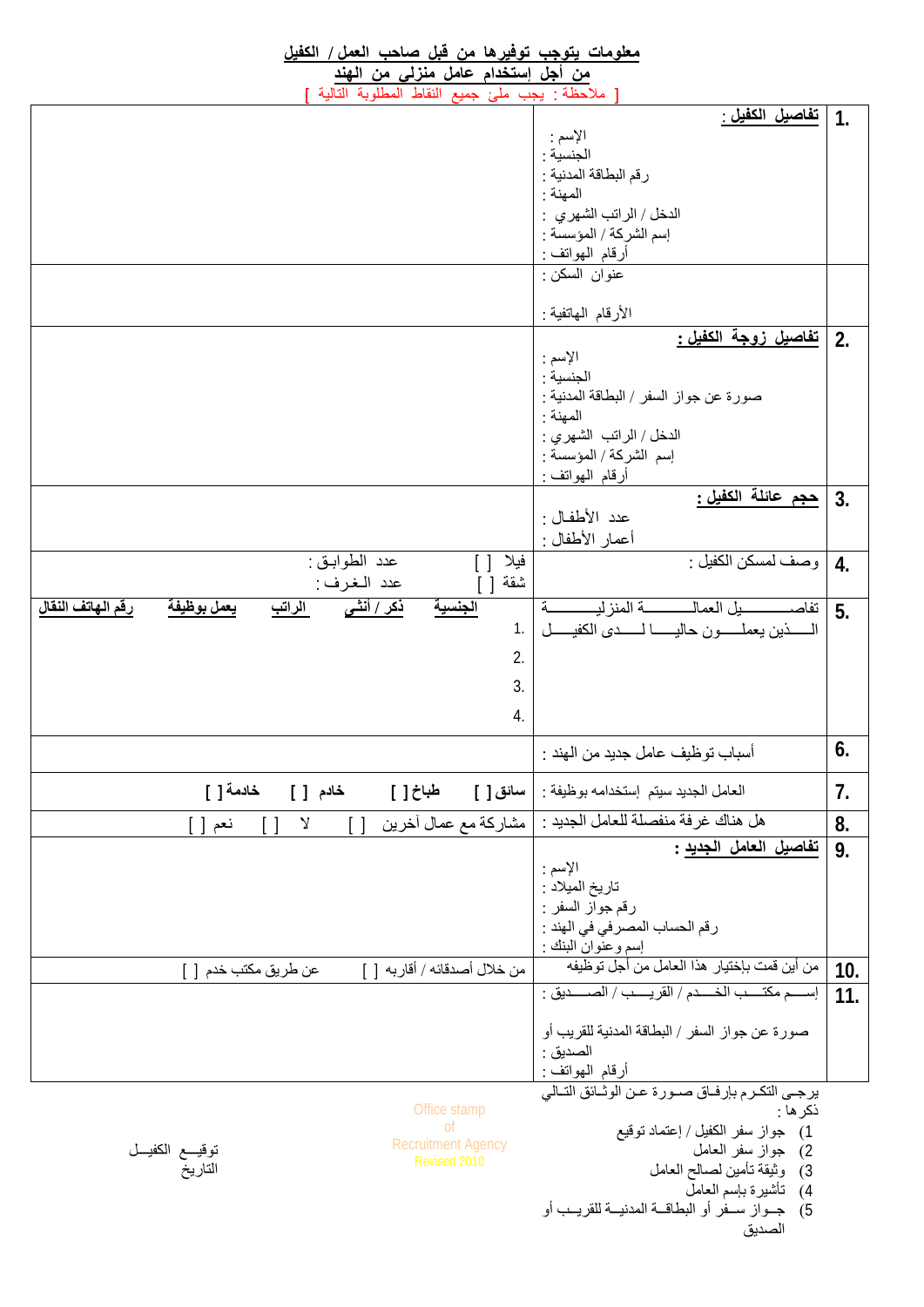**To The Embassy of India Kuwait.** 

**Sir,** 

 **I wish to employ Mr./Mrs./Ms. \_\_\_\_\_\_\_\_\_\_\_\_\_\_\_\_\_\_\_\_\_\_\_\_\_\_\_\_\_\_\_\_\_\_, holder of Indian Passport No. \_\_\_\_\_\_\_\_\_\_\_\_\_\_\_\_\_\_\_\_ as \_\_\_\_\_\_\_\_\_\_\_\_\_\_\_ for a period of \_\_\_\_\_\_\_\_ years at a salary of KD \_\_\_\_\_\_\_\_ per month at my residence in Kuwait as per the employment contract enclosed. In addition to the terms and conditions mentioned in the said contract, the worker will also be provided with the following additional facilities:** 

**1. The worker will be provided economy class air ticket from India to Kuwait at my cost.** 

**2. The worker will be entitled to social security benefits as per the relevant Laws of Kuwait.** 

**3. Working hours will be 8 (eight) hours per day for 6 (six) consecutive days per week, these being deemed normal working hours. For any additional hours of work, overtime allowance will be paid in accordance with the prevalent Kuwait Labour Law.** 

**4. Repatriation to India at my cost in the event of the worker being unhappy/dissatisfied with working and living conditions and if he/she intends to return to India before expiry of the contract period.** 

**5. Compulsory subscription to comprehensive insurance for the contract period, renewable automatically when the contract is renewed, will be provided to the worker at my cost. The insurance policy would cover the work site accident, injuries and compensation towards disabilities / death resulting while under contract.** 

**6. Pre-paid mobile phone will be provided to the worker at my cost, which would always remain active with the worker.** 

**7. Driving license for the worker at my cost (In respect of Drivers only)** 

**8. The worker will be allowed to meet and communicate with his/her friends and relatives.** 

**9. In case of death of the worker, I shall immediately report the death to the Indian Embassy in Kuwait.** 

**10. In case any dispute arises on any clause of the employment contract or the above terms and conditions, the same will be referred to the Embassy of India for amicable settlement. It is understood that the Embassy's intervention shall be a mere help to resolve the dispute amicably.** 

**11. The passport of the worker, being the property of the Government of India, shall be retained by the worker at all times and will be produced before the Embassy of India as and when called for.** 

**12. I also undertake to inform the Embassy if the worker is transferred to another sponsor; and also to provide details of the new sponsor.** 

**Yours faithfully** 

Sponsor's Signature:

**Sponsor's Name** \_\_\_\_\_\_\_\_\_\_\_\_\_\_\_\_\_\_\_\_\_\_\_\_\_\_

 $\overline{\phantom{a}}$  ,  $\overline{\phantom{a}}$  ,  $\overline{\phantom{a}}$  ,  $\overline{\phantom{a}}$  ,  $\overline{\phantom{a}}$  ,  $\overline{\phantom{a}}$  ,  $\overline{\phantom{a}}$  ,  $\overline{\phantom{a}}$  ,  $\overline{\phantom{a}}$  ,  $\overline{\phantom{a}}$  ,  $\overline{\phantom{a}}$  ,  $\overline{\phantom{a}}$  ,  $\overline{\phantom{a}}$  ,  $\overline{\phantom{a}}$  ,  $\overline{\phantom{a}}$  ,  $\overline{\phantom{a}}$ 

Address: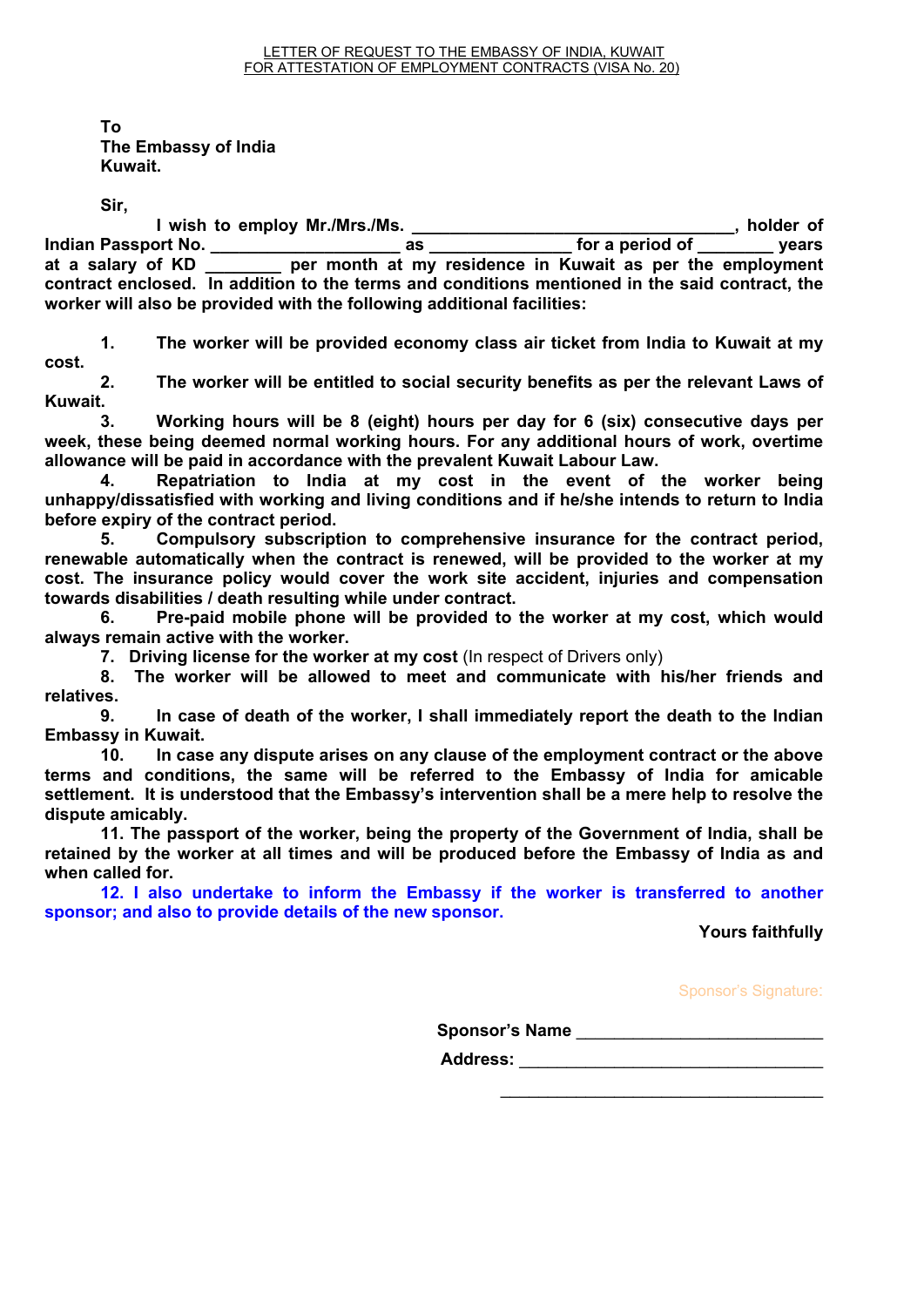**رسالة الطلب إلى سفارة الهند لدى الكويت لتصديق عقود عمل (تأشيرة رقم: 20)**

> إلى سفارة الهند الكويت.

تحية طيبة وبعد،،

أود توظيف السيد / السيدة / الآنسة. \_\_\_\_\_\_\_\_\_\_\_\_\_\_\_\_\_\_\_\_\_\_\_\_\_\_\_\_\_\_\_\_\_\_، حامل جواز السفر

 $(1)$  $(2$ 3 ) ستكون ساعات العمل 8 ( ثمان) ساعات في اليوم الواحد لستة أيام متتالية في الأسبوع ، وتعتبر هذه آساعات وسوف يتم دفع بدل العمل الإضافي عن أي ساعات عمل إضافية وفقا لقانون العمل السائد في الكويت. 4) العودة إلى الهند ستكون على تكلفتي الخاصة اذا كان العامل في حالة كون العامل غير راضيا عن ظروف العمل والمعيشة اذا أراد العودة إلى الهند قبل انتهاء مدة العقد. 5 ) الحصول على الاشتراك في التأمين الشامل لفترة العقد ، قابلة للتجديد تلقائيا عند تجديد العقد على تكلفتي الخاصة ، علما بأن بوليصة 6 ) وسيتم توفير الهاتف المحمول المدفوع مسبقا للعامل على تكلفتي وسيبقى دائما مع العامل قابل للاتصال 7 ) سأقوم باستخراج رخصة القيادة للعامل (لسائقين فقط) 8 ) وسوف يسمح للعامل لإجراء اللقاءات والاتصالات مع الأصدقاء والأقارب. 9 ) في حالة وفاة العامل ، سأقوم على الفور بإبلاغ السفارة الهندية في الكويت .  $(10$ ومن المفهوم أن تدخل السفارة سيكون مجرد مساعدة في حل الخلاف وديا . 11) يجب أن يكون جواز السفر في حوزة العامل دائما حيث أن ملكية جواز السفر تعود إلى حكومة الهند وسوف يتم تسليمه إلى السفارة طالما يتطلب إلى ذلك . 12) كما أتعهد بأن أقوم بإبلاغ السفارة في حالة تحويل العامل إلى كفيل آخر مع تزويد بجميع البيانات الخاصة بكفيل

تفضلوا بقبول فائق الاحترام،

جديد.

اسم الكفيل: العنوان : \_\_\_\_\_\_\_\_\_\_\_\_\_\_\_\_\_\_\_\_\_\_  $\_$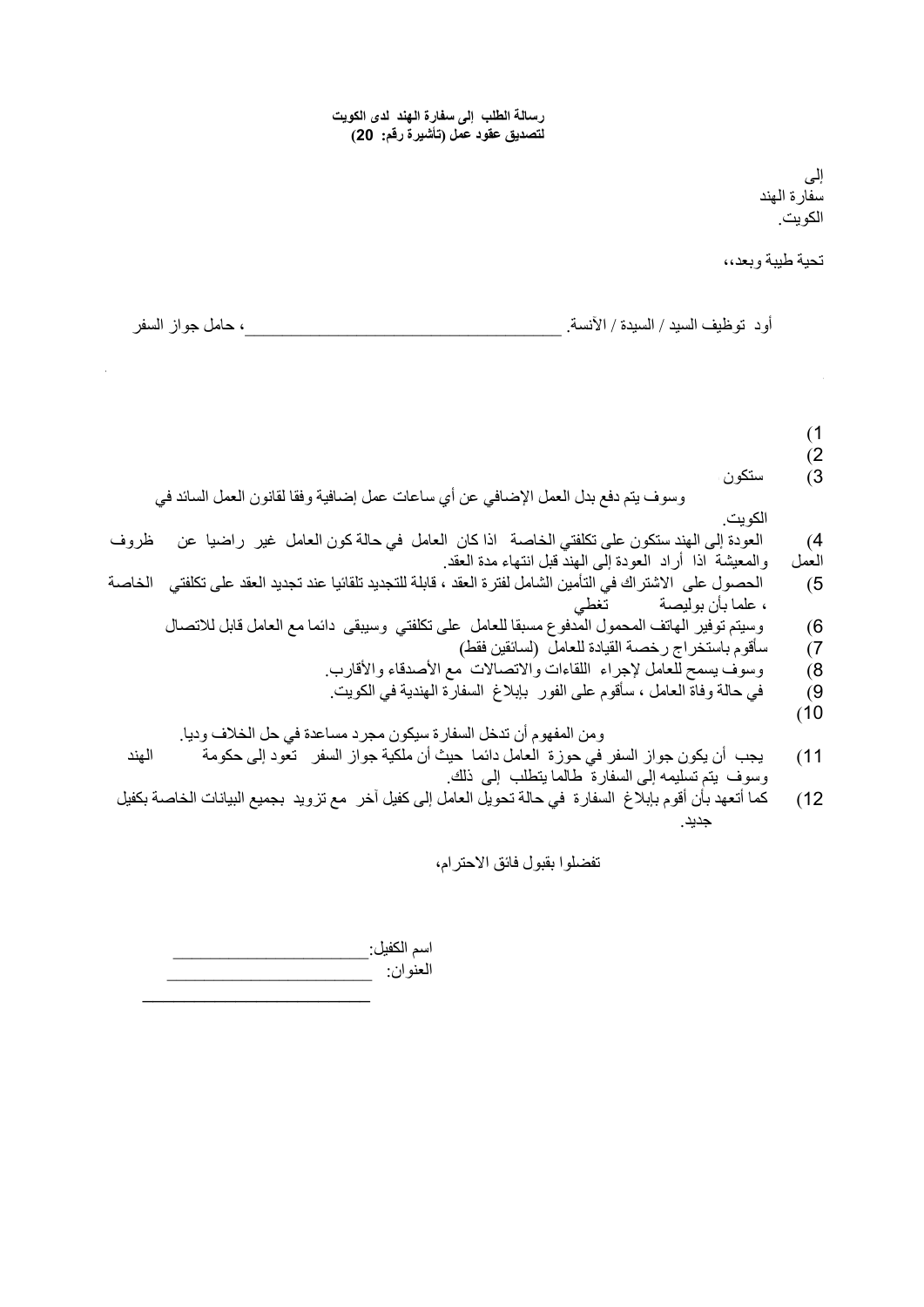## *Domestic Servants Work Contract*

**On this day corresponding to this contract is written between each of:**   $1$ ) : **Nationality: Profession: Civil ID/Passport No: Address:** 

**Tel: The First Party (Sponsor)** 

**2) Nationality :**Indian **Profession: Civil ID/Passport No: Address:** 

## **The Second Party ( Worker )**

 **Both parties have affirmed that they are competent to conclude the contract and agreed thereupon as follows: -** 

#### **Preamble**

 **In order to facilitate for the citizens and expatriates residing in Kuwait, the Amiri Decree Law No. 40 for the year 1992 was issued pertaining to the offices which recruit domestic servants and those falling under this category, to regulate their recruitment and to safeguard the interest of each of the employer, the owner of the office and the domestic servant as well.** 

- **1 The preamble shall be considered as integral part of the contract and complementary thereto.**
- **2 First Party agreed that he has reviewed the Decree mentioned in the previous clause and the ministerial resolutions pertaining to their implementation and also the Foreign Residence Law No. 17 for the year 1959, its regulations and commitments to all the provisions mentioned therein**
- **3 The Second Party has agreed to work with the First Party as ……….**
- **4 Term of this contract is………………….starting from the entry of the Second Party into Kuwait and shall expire on ………………...….. . and is renewable for a similar period unless a notice of termination is given by either party expressing his/her willingness not to renew the contract, before expiry of the contract or any other period not less than two months.**
- **5 The Second Party has agreed to work for a monthly salary of KD……………….to be payable by the First Party to the Second Party on the first of every month as per a receipt duly signed by the second party and the wages will increase annually at a rate of …….…% which will not be less than KD 5.**
- **6 The Second Party shall be entitled for one month paid leave which can be availed in the first year only after 11 months from the date of his/her appointment.**
- **7 The annual leave if not availed by the Second Party shall be carried forward to the second year or can be encashed. However, leave for more than three months can not accumulate.**
- **8 The First party shall bear the cost of economy class return ticket of the Second Party on travel at the end of the contractual period or any other renewed period.**

**للعاملين بالمنازل عقـــد عمـــل**

**إنه في يوم الموافق تحرر في تاريخه بين آل من**  $\overline{\phantom{a}}$  (1) **الجنسية المهنة رقم البطاقة المدنية /جوازالسفر العنوان :**

> **التلفون : (الطرف الأول – الكفيل .)**

الجنسية **الجنسية المهنة رقم البطاقة المدنية /جواز السفر . العنوان :**

 **( الطرف الثاني – العامل .)** 

**1** 

**أقر الطرفـــان بأهليتهــا للتعاقد واتفقــا على ما يأتي: -**

**تمهيــد**

 **تيسѧيرا علѧى المѧواطنين والمقيمѧين بدولѧة الكويѧت، فقѧد صѧدر المرسѧوم الأميري بالقانون رقم: 40 لسنة 1992م في شأن تنظѧيم مكاتѧب تشѧغيل الخѧدم** الخصوصيين ومن فـي حكمهـم، وذلـك لتنظـيم اسـتقدامهم إلـي الـبلاد وحمايــة **مصلحة آل من رب العمل وصاحب المنشأة أو المكتب والعاملين بالمنازل .** 

- **1 يعتبر التمهيد السابق جزءا لا يتجزأ من هذا العقـــد ومكملا له.**
- يقر الطرف الأول باطلاعـه علـي المرسـوم المشـار اليـه فـي التمهيـد السـابق **والقѧرارارات الوزاريѧة المنفѧذة لѧه، وآѧذلك قѧانون اقامѧة الأجانѧب رقѧم 17 لسѧنة 1959 ولائحة التنفيذية والتزامه بكافة أحكامهما. 2** 
	- **3 قبل الطرف الثاني أن يعمل لدى الطـــرف الأول بمهنة**
- **مدة هذا العقد................ تبѧدأ مѧن دخѧول الطѧرف الثѧاني الكويѧت وتنتهѧي في.........................قابلة للتجديد لمدد أخرى مماثلة، ما لم يخطѧر أحѧد الطرفين والطرف الآخر برغبته في عدم تجديد العقد، على أن يѧتم الأخطѧار قبѧل نهاية مدة العقد أو مدة أخرى مجددة بشهرين على الأقل. 4**
- **قبѧѧѧل الطѧѧѧرف الثѧѧѧاني هѧѧѧذا العمѧѧѧل نظيѧѧѧر مبلѧѧѧغ وقѧѧѧدره .......... د.ك. (فقѧѧѧط (......................................................................... شهريا، تدفع من الطرف الأول إلى الطرف الثاني في أول آل شهر ميلادي، وذلك بموجب ايصال يوقع عليه الطرف الثاني بما يفيد تقاضيه أجره وتزايد هذه 5**
- **الأجرة سنويا بنسبة %...... وبما لا يقل عن خمسة دنانير. للطرف الثاني الحق في اجازة مدتها شهر آѧل عѧام مدفوعѧة الأجѧر ولا يحѧق لѧه 6**
- **الأستفادة من هذه الإجازة في السنة الأولѧى الا بعѧد مѧرور احѧد عشѧر شѧهرا مѧن تاريخ تعيينه/ها.**
- **اذا لم يرغب الطرف الثاني في القيام باجازته السنوية يجѧوز لѧه الإحتفѧاظ بهѧذا** الرصيد واضـافته إلـى السـنـة التاليــة، أو تقاضـ*ى* مقابلهـا نقـدا، ولا يجـوز لــه **الإحتفاظ برصيد اجازات يجاوز ثلاثة أشهر . 7**
- **يلتѧزم الطѧرف الأول بѧدفع قيمѧة تѧذآرة سفѧـر إلѧى الطѧرف الثѧاني عنѧد سѧفره فѧي نهاية مدة هذا العقد أو أي مدة مجددة، وذلك بالدرجة السياحة إلى بلده الأصلي. 8**